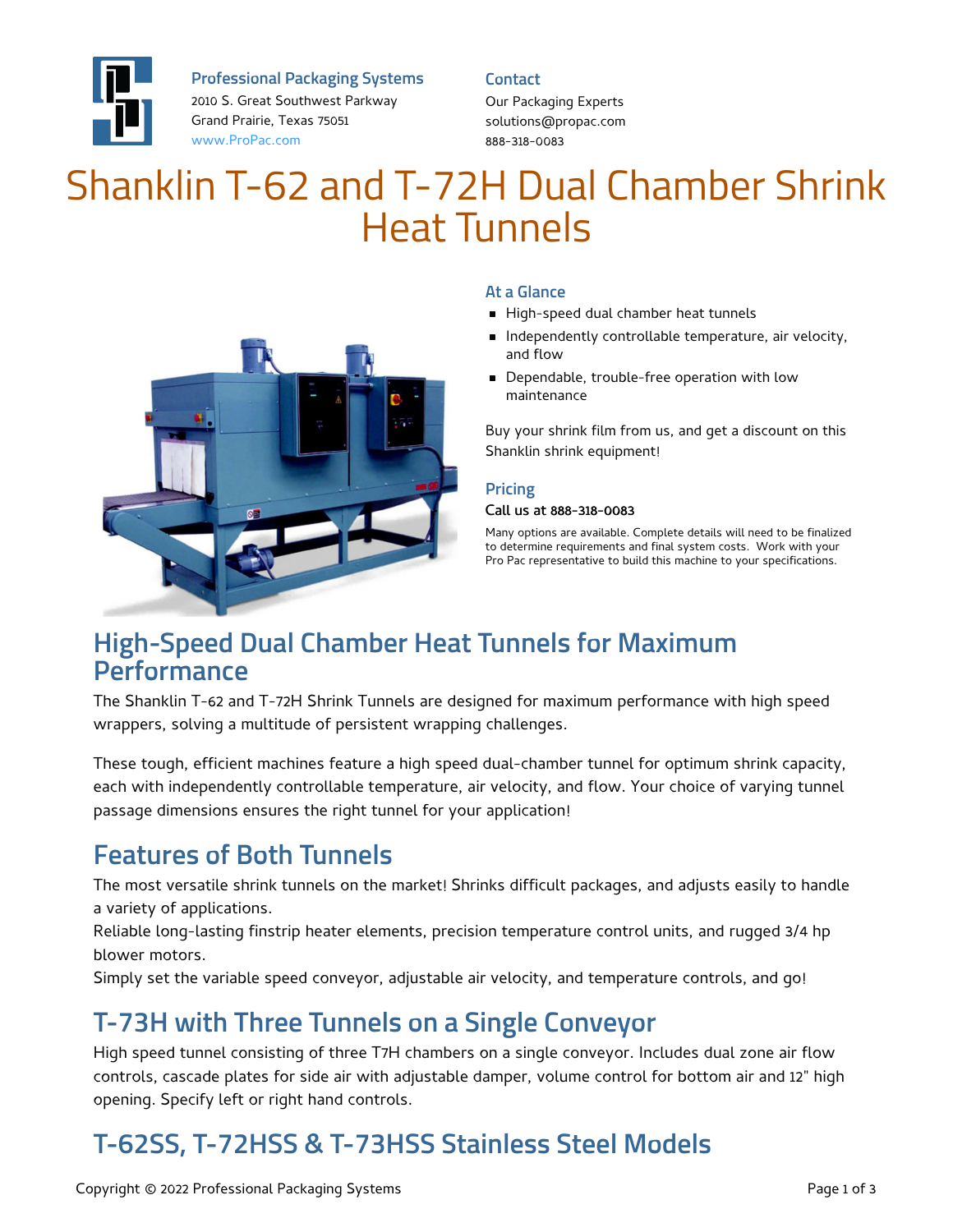T-62SS, T-72H and T-73H models manufactured in stainless steel. Epoxy painted blower motor, conveyor drive motor and gear box.

### **Specifications of the T-62 and T-72H Dual Chamber Shrink Wrap Tunnels**

| Specification T-62 Tunnel |                                                                                                                                                           | T-72H Tunnel                                                                                                                                              |
|---------------------------|-----------------------------------------------------------------------------------------------------------------------------------------------------------|-----------------------------------------------------------------------------------------------------------------------------------------------------------|
| Tunnel<br>Passage         | 10"H x 18"W x 61"L                                                                                                                                        | 12"H x 22"W x 84"L                                                                                                                                        |
| <b>Tunnel Size</b>        | 38" wide overall x 38" high above conveyor                                                                                                                | 43" wide overall x 41" high above conveyor                                                                                                                |
| Conveyor<br>Height        | 29" minimum, 42" maximum                                                                                                                                  | 29" minimum, 42" maximum                                                                                                                                  |
| Conveyor<br>Length        | 77", 93", and 109"                                                                                                                                        | 100", 116", and 132"                                                                                                                                      |
| Conveyor<br>Speeds        | Variable from 25 to 150 feet/minute                                                                                                                       | Variable from 25 to 150 feet/minute                                                                                                                       |
| Power                     | 230 volts, 64 amps, 3 phase, 14.8 KVA max<br>Optional voltages, amperages, and KVA<br>specifications can be supplied                                      | 230 volts, 64 amps, 3 phase, 14.8 KVA max<br>Optional voltages, amperages, and KVA<br>specifications can be supplied                                      |
| Blower<br><b>Motors</b>   | Two motors, 0.75 hp each motor                                                                                                                            | Two motors, 0.75 hp each motor                                                                                                                            |
| <b>Heaters</b>            | Multiple finstrip (encased element)                                                                                                                       | Multiple finstrip (encased element)                                                                                                                       |
| Temperature<br>Controller | Precision controller calibrated 50° to 500° F.<br>Independent temperature control for each<br>shrinking chamber.                                          | Precision controller calibrated 50° to 500° F.<br>Independent temperature control for each<br>shrinking chamber.                                          |
| <b>Foot Print</b>         | 9.0'L x 3.0'W                                                                                                                                             | $11.0'$ L x 3.0'W                                                                                                                                         |
| Ship Weight               | 1373 lbs                                                                                                                                                  | 2032 lbs                                                                                                                                                  |
| Controls                  | Main power circuit breaker<br>Tunnel on/off switch<br>Conveyor start/stop switch<br>Conveyor variable speed control<br>Main and top air velocity controls | Main power circuit breaker<br>Tunnel on/off switch<br>Conveyor start/stop switch<br>Conveyor variable speed control<br>Main and top air velocity controls |